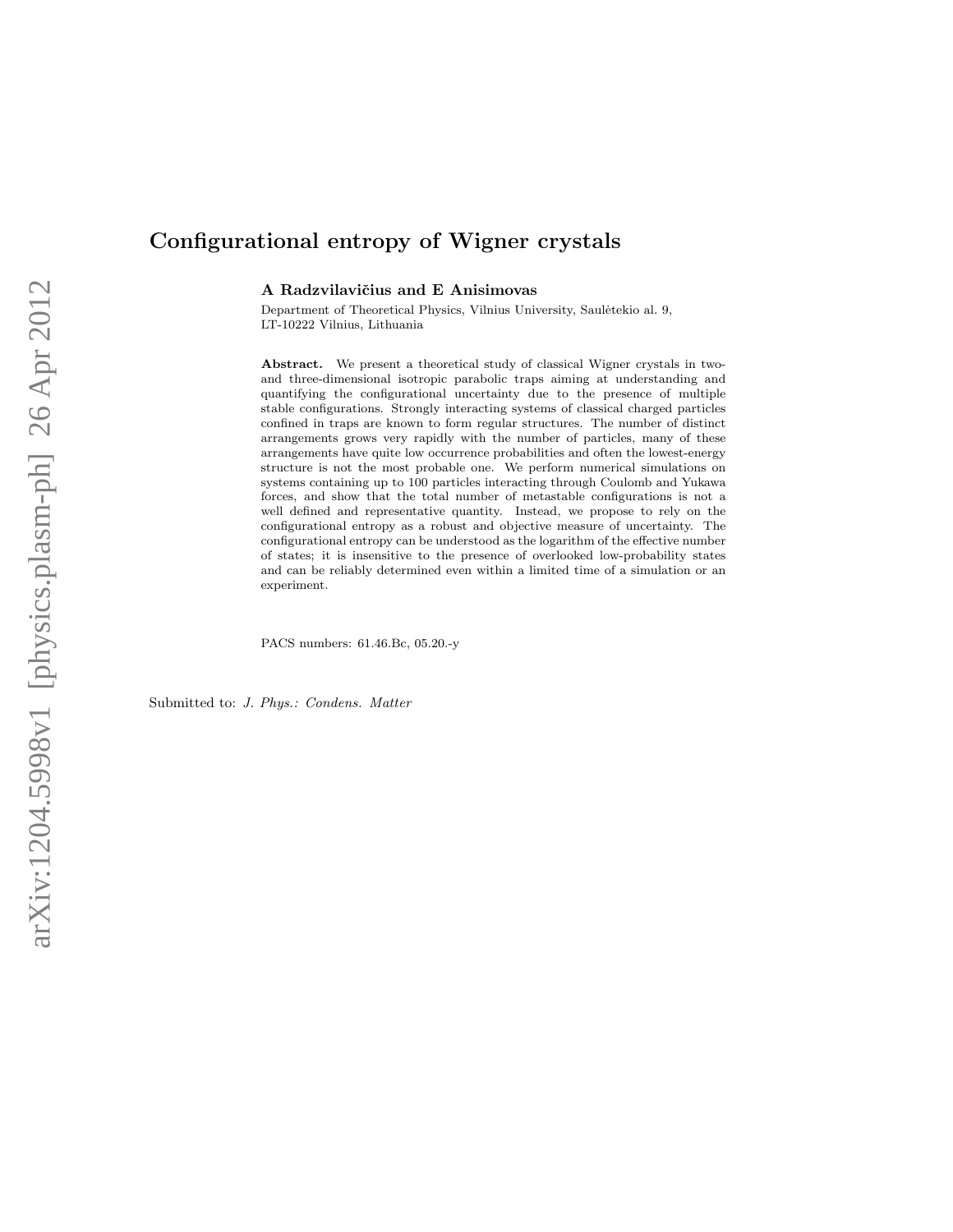# 1. Introduction

Under the conditions of low disorder and temperature, a dilute electron gas forms an ordered structure known as the Wigner crystal [\[1,](#page-11-0) [2\]](#page-11-1). This term is also used to describe any other ordered system of strongly interacting particles, usually confined by an external potential. Typical experimental realizations of such structures are electrons on the surface of liquid helium  $[2, 3]$  $[2, 3]$ , electrons in semiconductor quantum dots  $[4]$ , cooled ions in various kinds of traps [\[5\]](#page-11-4), vortices in superfluids [\[6\]](#page-11-5) and micrometric charged spheres in low-temperature dusty plasmas [\[7\]](#page-11-6).

Ordered structures of two-dimensional (2D) and three-dimensional (3D) charged particle systems confined by an isotropic parabolic potential have been investigated in numerous recent studies. The configurations of stationary states have been both observed experimentally [\[8,](#page-11-7) [9,](#page-11-8) [10\]](#page-11-9) and calculated theoretically [\[11,](#page-11-10) [12,](#page-11-11) [13\]](#page-11-12). It turns out that in most cases besides the unique ground-state configuration corresponding to the global energy minimum, a number of metastable configurations corresponding to various local energy minima are present.

Stationary configurations of small systems exhibit circular (2D) or spherical (3D) shell structure shown in figure [1](#page-1-0) and figure [2,](#page-2-0) respectively. Two-dimensional clusters are fully characterized by the occupation numbers of each shell. In 3D systems, however, there may be several states with slightly different energies having the same shell occupation numbers. To distinguish between such states, an intra-shell structure has to be specified, for example, by using the Voronoi symmetry parameter [\[14\]](#page-11-13). For a larger number of particles, the nearly circular outer rings are gradually replaced by a distorted triangular lattice at the core of the cluster. As the screening increases and the inter-particle interaction range is thereby reduced, different shell configurations become stable and the size of clusters tends to shrink. For a very strong screening, the interaction becomes extremely short-ranged, and particles cluster near the centre of the system where the confinement vanishes [\[15\]](#page-11-14). As a result, an ordered triangular lattice is formed.



<span id="page-1-0"></span>Figure 1. Ground (a) and metastable (b, c) states of a 16-particle 2D Coulomb cluster. The concentric circles mark equipotential lines of the parabolic trap. Numbers in parentheses list the numbers of particles in each shell starting with the innermost one. Note that the energy differences are quite small.

The number of stable configurations grows very rapidly with the number of particles and reaches hundreds already for the moderate systems containing only several tens of particles. In order to describe this situation in a quantitative manner it is often argued that the number of metastable configurations grows exponentially with the system size. However, as we demonstrate in the present paper, the total number of stationary configurations is not at all a useful concept – especially for large systems – and needs to be refined. The reason is that different stable states are typically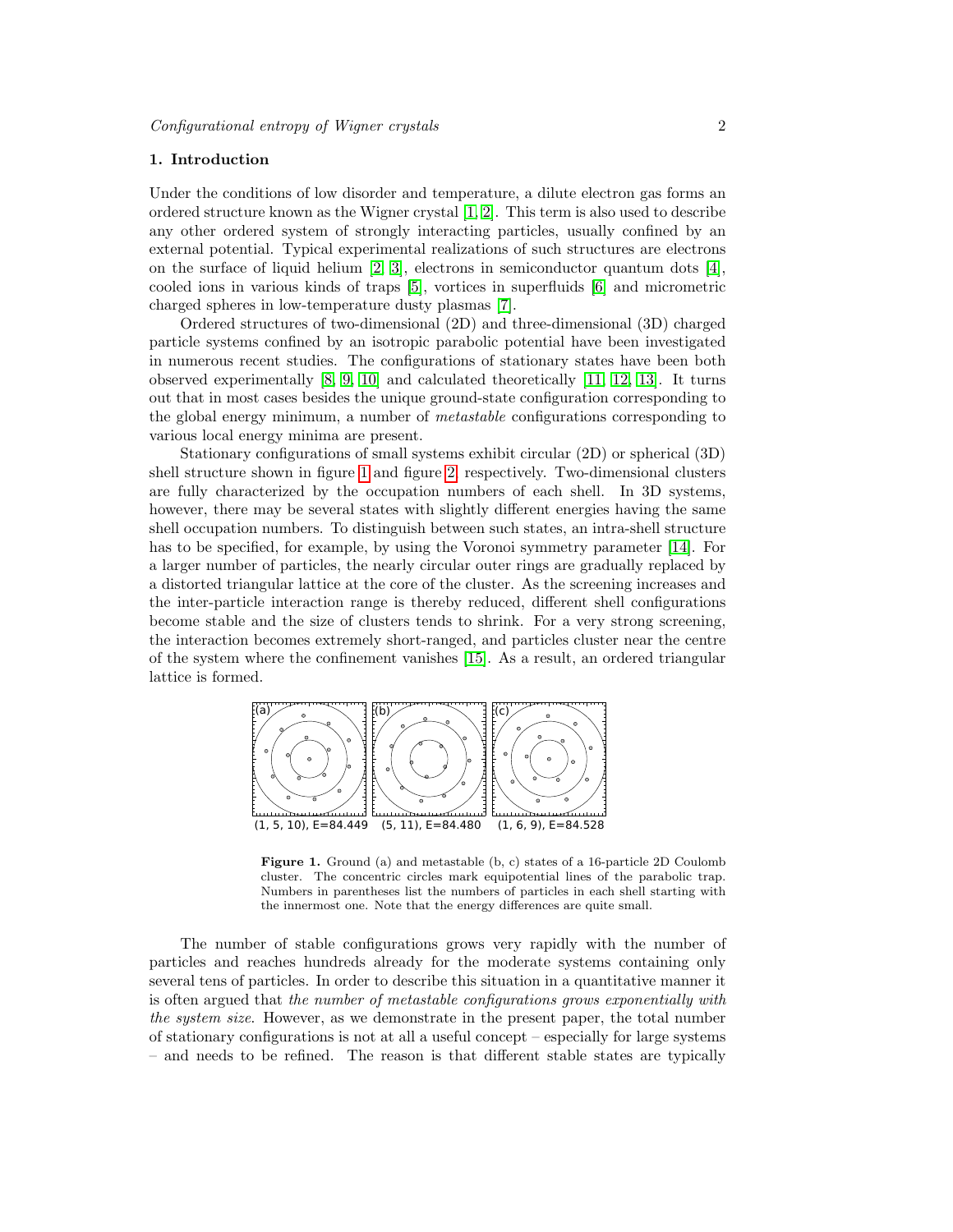

<span id="page-2-0"></span>Figure 2. Ground (a) and metastable (b) states of a 20-particle 3D Coulomb cluster. The inner shell contains just one (a) or two (b) particles.

realized with very different probabilities of occurrence, and consequently, many of configurations, characterized by the smallest probabilities, remain unnoticed within the finite duration of an experiment or a simulation.

Recently, an experimental study focusing on the occurrence probabilities of the ground and metastable states in spherical clusters has been carried out [\[16\]](#page-11-15). The results indicate that sometimes metastable states are formed with higher probabilities than the ground state. This happens, when a metastable state controls a larger basin of attraction in the multidimensional configuration space. The effect of the temperature, screening and the cooling rate [\[16\]](#page-11-15) on the probabilities of metastable states has been analyzed, and it was shown that stronger screening leads to higher probability of states with more particles on the inner shells. The authors also demonstrated, that the probabilities do not depend on the cooling rate when damping is strong.

The main goal of our work is to investigate the number and probabilities of metastable states in systems of up to 100 particles moving in two or three dimensions and evaluate the configurational uncertainty. We introduce the concept of configurational entropy as an objective measure of uncertainty, and investigate its dependence on the system size, dimensionality and screening. Thus cases of both Coulomb and Yukawa (screened Coulomb) inter-particle interactions are studied. The Coulomb forces are intended to represent the interaction between charged particles, e. g., in arrays of electrons on the surface of liquid helium or semiconductor quantum dots, while the Yukawa potential models interactions in the complex (dusty) plasma environment [\[7\]](#page-11-6).

# <span id="page-2-1"></span>2. Model system and computational approach

The model system consists of  $N \leq 100$  identical particles, interacting through the Yukawa potential. Particles are allowed to move in two or three spatial dimensions and are confined by a symmetric parabolic potential with the characteristic confining frequency  $\omega_0$ :

$$
V_{\text{ext}}(\mathbf{r}) = \frac{1}{2}m\omega_0^2 \mathbf{r}^2. \tag{1}
$$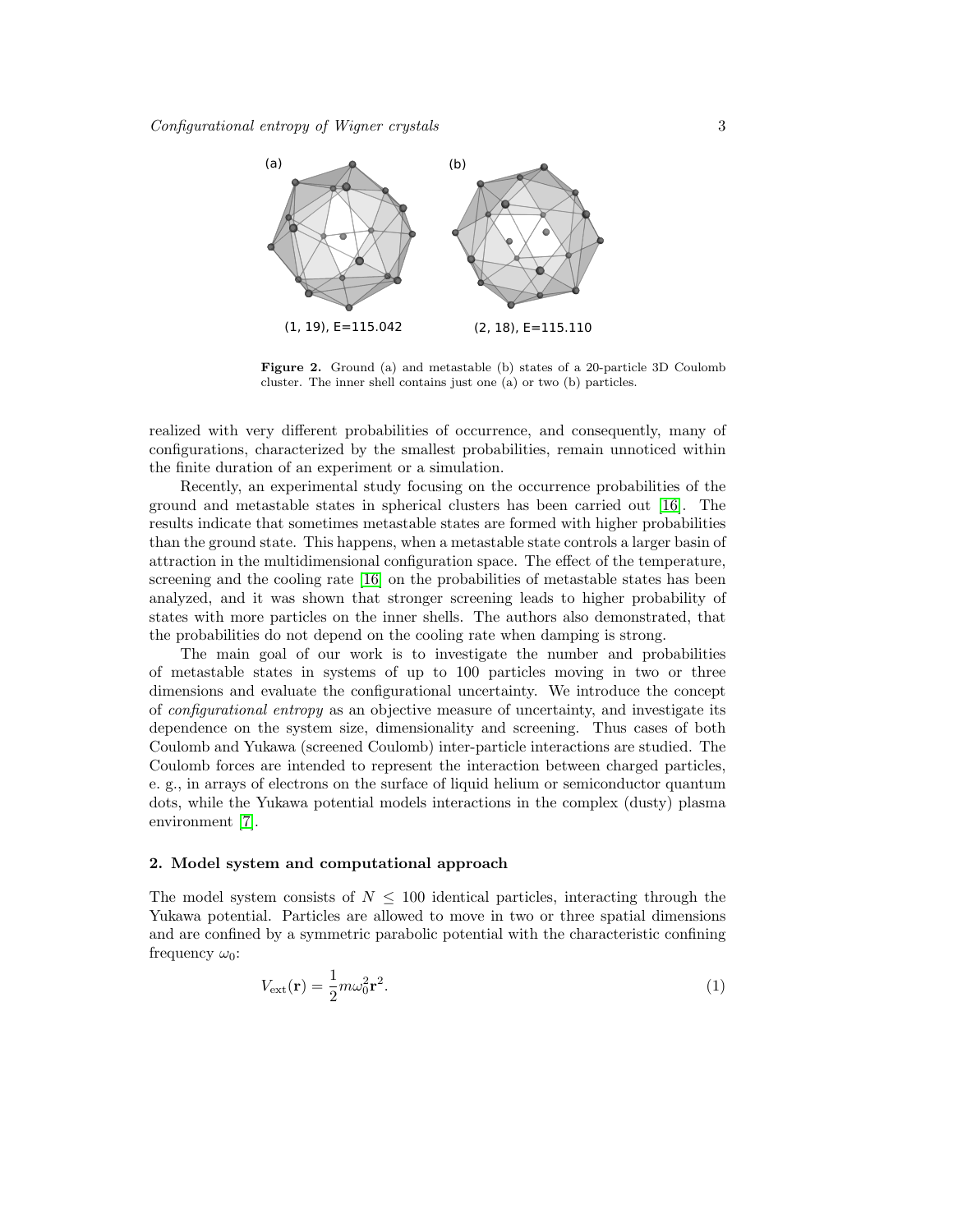The total potential energy of the system is given by

<span id="page-3-0"></span>
$$
U(\mathbf{r}_{1},...,\mathbf{r}_{N}) = \sum_{i=1}^{N} V_{\text{ext}}(\mathbf{r}_{i}) + \sum_{i>j}^{N} \frac{Q^{2}}{r_{ij}} e^{-\kappa r_{ij}}.
$$
 (2)

Here, Q denotes the particle charge,  $r_{ij} = |\mathbf{r}_i - \mathbf{r}_j|$  is the inter-particle distance, and  $\kappa$  stands for the screening parameter (the inverse screening length). In the limit of  $\kappa = 0$ , the interaction reduces to the pure Coulomb potential. The two terms of [\(2\)](#page-3-0) are obviously in competition: The screened Coulomb repulsion tends to increase the distance between the particles, while the confinement tries to hold them together. By introducing the units of length  $r_0 = (Q^2/m\omega_0^2)^{1/3}$  and energy  $E_0 = Q^2/r_0$ , we can rewrite the potential energy [\(2\)](#page-3-0) in a simple dimensionless form

<span id="page-3-1"></span>
$$
U(\mathbf{r}_1, ..., \mathbf{r}_N) = \sum_{i=1}^{N} \frac{1}{2} \mathbf{r}_i^2 + \sum_{i>j}^{N} \frac{1}{r_{ij}} e^{-\kappa r_{ij}},
$$
(3)

where the constant  $\kappa$  is now measured in the inverse  $r_0$  units. The ground and metastable states of an interacting cluster correspond, respectively, to the global and local minima of [\(3\)](#page-3-1).

Our goal is to find the stationary states as well as the probabilities for the system to settle in a given stationary state starting from a random initial configuration. In order to give a precise and physically motivated meaning to the above-mentioned randomness we choose to draw the starting configurations from the canonical (Boltzmann) distribution. According to this distribution, any initial configuration is in principle realizable, however, its likelihood is proportional to  $\exp(-E/kT)$ . Here, E stands for the energy of the configuration and  $kT$  is the simulation temperature, whose role will be explained shortly.

Thus, the numerical procedure consists of two stages: First, a random canonically distributed configuration of N particles is created. Then, the system is suddenly cooled and forced to roll down towards the closest energy minimum, or to be more precise, to the energy minimum whose basin of attraction encloses the starting configuration.

The first stage is accomplished by employing the standard Metropolis algorithm [\[17\]](#page-11-16) that generates a Markovian sequence of configurations. Each new configuration is obtained from a previous one by a random displacement of one of the particles. If the new configuration has a lower energy it is accepted; otherwise the new state is accepted with probability  $\exp(-\Delta E/kT)$ , where  $\Delta E$  is the energy increment. Higher values of temperature  $kT$  allow the system to overcome potential barriers between basins of attraction of different minima and thus efficiently explore the configurational phase space.

Once the thermodynamic equilibrium is reached, the second stage of the algorithm takes over. The system is suddenly cooled, that is, the closest local minimum of the potential energy is located using downhill minimization techniques. The phase space defined by all possible configurations of  $N$  particles moving in  $D$  spatial dimensions is  $(D \times N)$ -dimensional, the distribution of its stationary points is quite complicated. Sometimes, the desired stationary point is located in a long and narrow curved valley. Therefore, it is not an easy task for any optimization algorithm to quickly locate the stationary states. In some cases, the steepest descent optimization technique has to be combined with the Newton's method in order to increase the convergence rate and accuracy.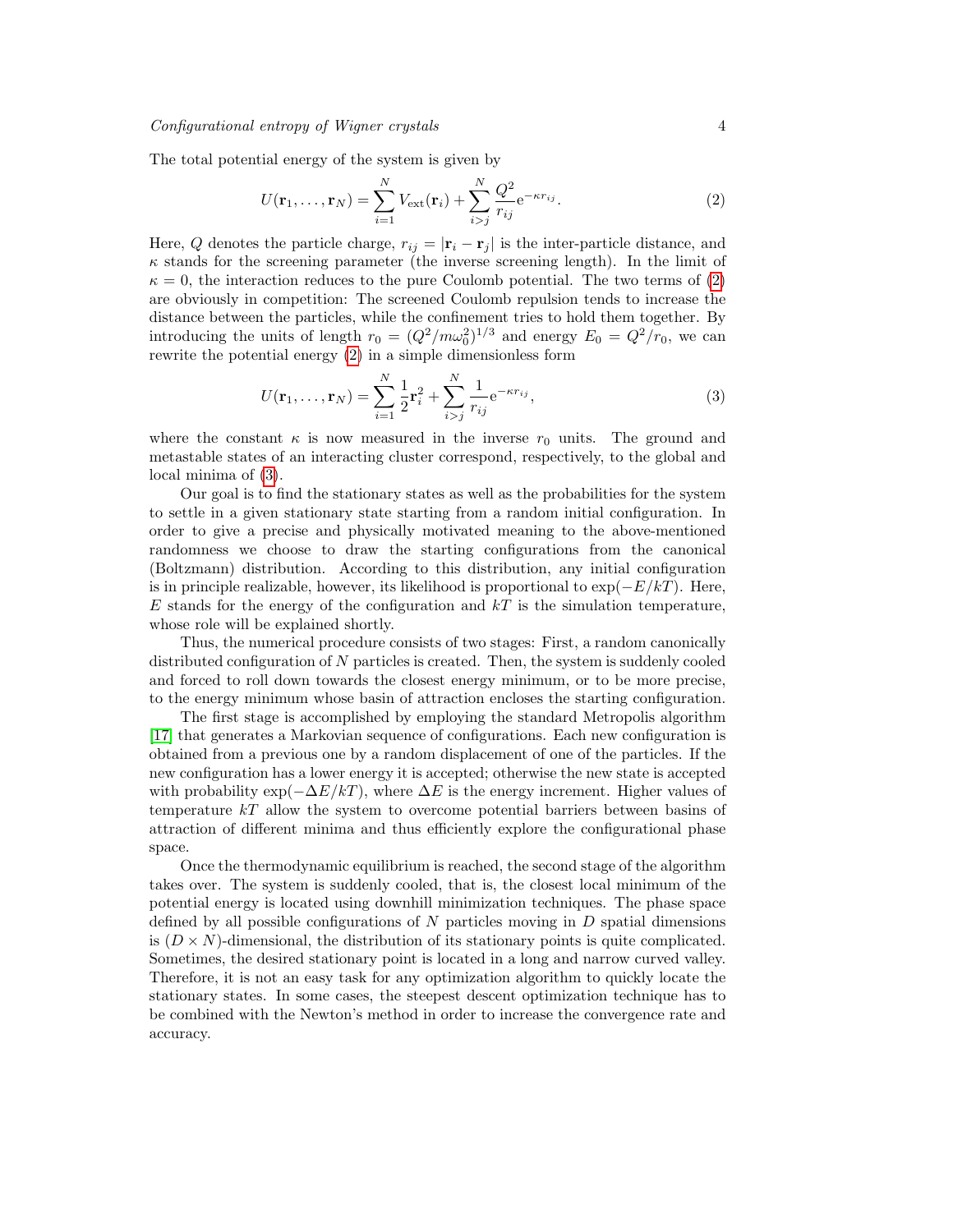# Configurational entropy of Wigner crystals 5

The whole heating and sudden cooling process is repeated a large number of times (a typical number of simulation runs is  $2 \times 10^4 - 3 \times 10^4$ ) to obtain accurate to one percent probabilities of occurrence of different stable and metastable states. The numerical experiment produces a list of found stable configurations and their occurrence probabilities. This information — while interesting on its own — may be further compressed into a single parameter that quantifies the uncertainty due to the availability of multiple stable states. Following the definitions accepted in information theory [\[18\]](#page-11-17) we define the configurational entropy as

$$
S = -\sum_{k=1}^{M} p_k \ln p_k. \tag{4}
$$

Here,  $p_k$  is the probability of occurrence of k-th state, and M is the total number of found states. Performing a finite number of simulation runs it is impossible to find all stable states for a system containing a large number of interacting particles. However, as we demonstrate in section [3,](#page-5-0) the contribution of such undiscovered configurations to the entropy is negligible, since their probabilities are very low. Hence the proposed configurational entropy is an objective measure of uncertainty of the particle configurations. It could also be interpreted as the logarithm of the effective number of states. We note, that if there is only one available configuration, the entropy equals zero. This reflects the fact that we know the configuration that is to be found and thus there is no uncertainty.



<span id="page-4-0"></span>**Figure 3.** Configurational entropy as a function of simulation temperature  $kT$ for 2D systems with 17 and 30 particles and no screening  $(\kappa = 0)$ .

With all that said, there remains an open question: The calculated probabilities as well as the entropy will, in general, depend on the simulation temperature. However, it is easy to see that these quantities change rapidly only at low temperatures, that is, when the simulation temperature  $kT$  is smaller than, or comparable to, the heights of the potential barriers separating basins of attraction of different minima. In the limit of high temperatures, the obtained probabilities are essentially temperature independent. Therefore, in this limit the probabilities and the configurational entropy become welldefined quantities.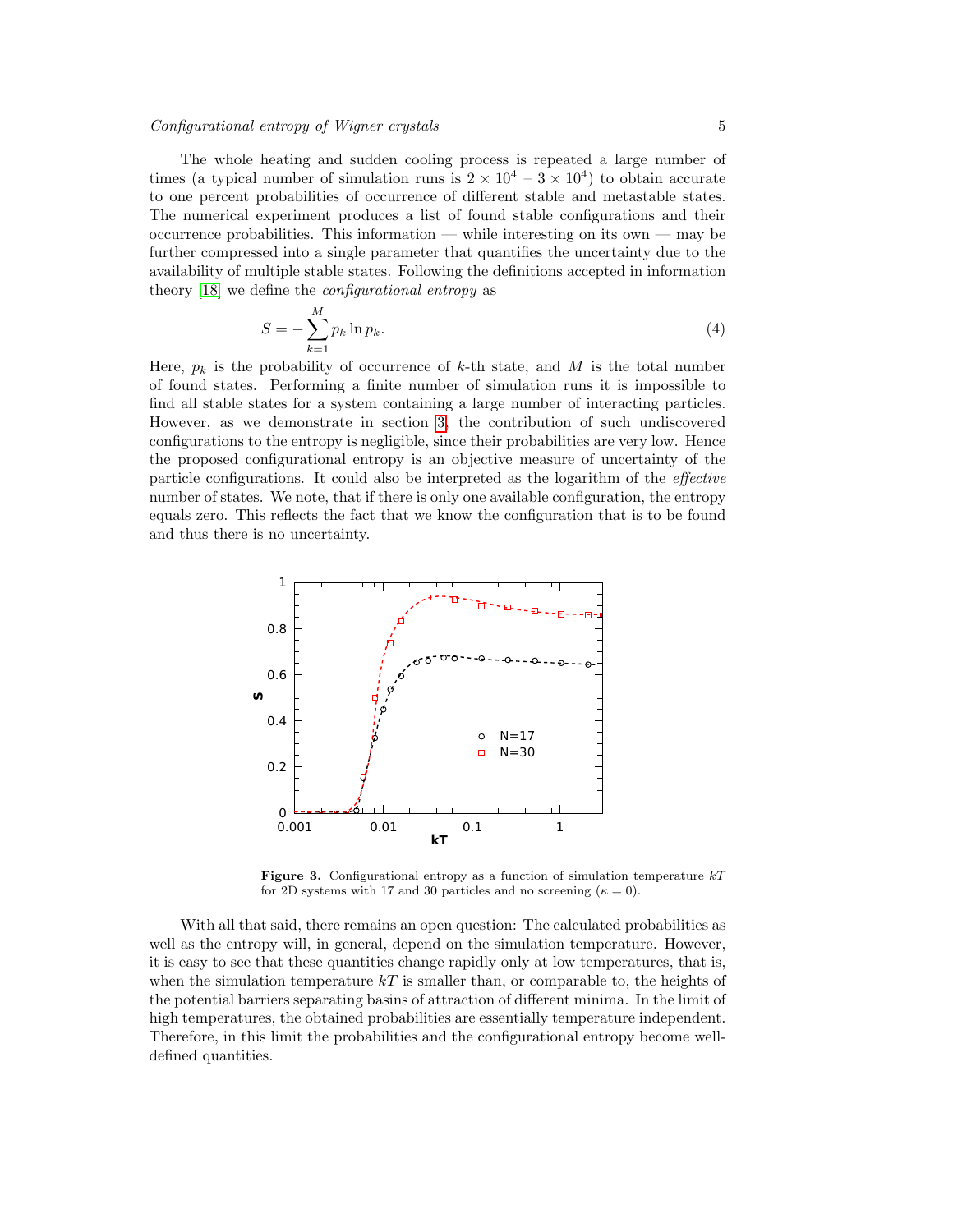# Configurational entropy of Wigner crystals 6

These comments are illustrated in figure [3](#page-4-0) which shows the dependence of the configurational entropy on the temperature of simulation. As long as the temperature kT does not exceed a certain threshold value (around  $kT \approx 0.005$  in this case), there is only one stationary configuration that the simulation would reveal – the ground state. Naturally, in this limit there is no uncertainty and the configurational entropy remains close to zero. As the simulation temperature is increased, the potential barriers can be crossed and more states become available. Consequently, the calculated entropy rapidly increases. Eventually, in the high temperature limit, that sets in at  $kT \approx 0.1$ in figure [3,](#page-4-0) the system is able to reach the areas of attraction of any available energy minimum without limitations. Thus, the calculated configurational entropy levels off and becomes essentially temperature-independent. These observations confirm that the high-temperature limit of the entropy is indeed a well defined measure of uncertainty in the model system under investigation. The value of temperature used to determine probabilities in our simulations is even higher  $(kT = 2)$ .

# <span id="page-5-0"></span>3. Results

We performed numerical simulations for 2D systems containing up to  $N = 100$ particles at three values of the screening parameter  $\kappa = 0$  (no screening),  $\kappa = 1$ and  $\kappa = 5$ . In three dimensions we restricted the numerically demanding calculations to two values of the screening strength  $\kappa = 0$  and  $\kappa = 5$  and system sizes up to  $N = 80$ . Let us now turn to the obtained results. We start by discussing the number of stationary states, and then proceed to the behaviour of the configurational entropy.

#### 3.1. Number of metastable states



<span id="page-5-1"></span>**Figure 4.** Number of discovered stationary configurations  $N_{\text{states}}$  and configurational entropy S, as a function of the number of performed simulation runs for the unscreened 2D Coulomb cluster with  $N = 100$  particles.

The computational procedure developed in section [2](#page-2-1) is capable of determining all existing metastable configurations only for a small number of particles  $N$ . However, when N reaches a few dozen, even a relatively large number of simulation runs does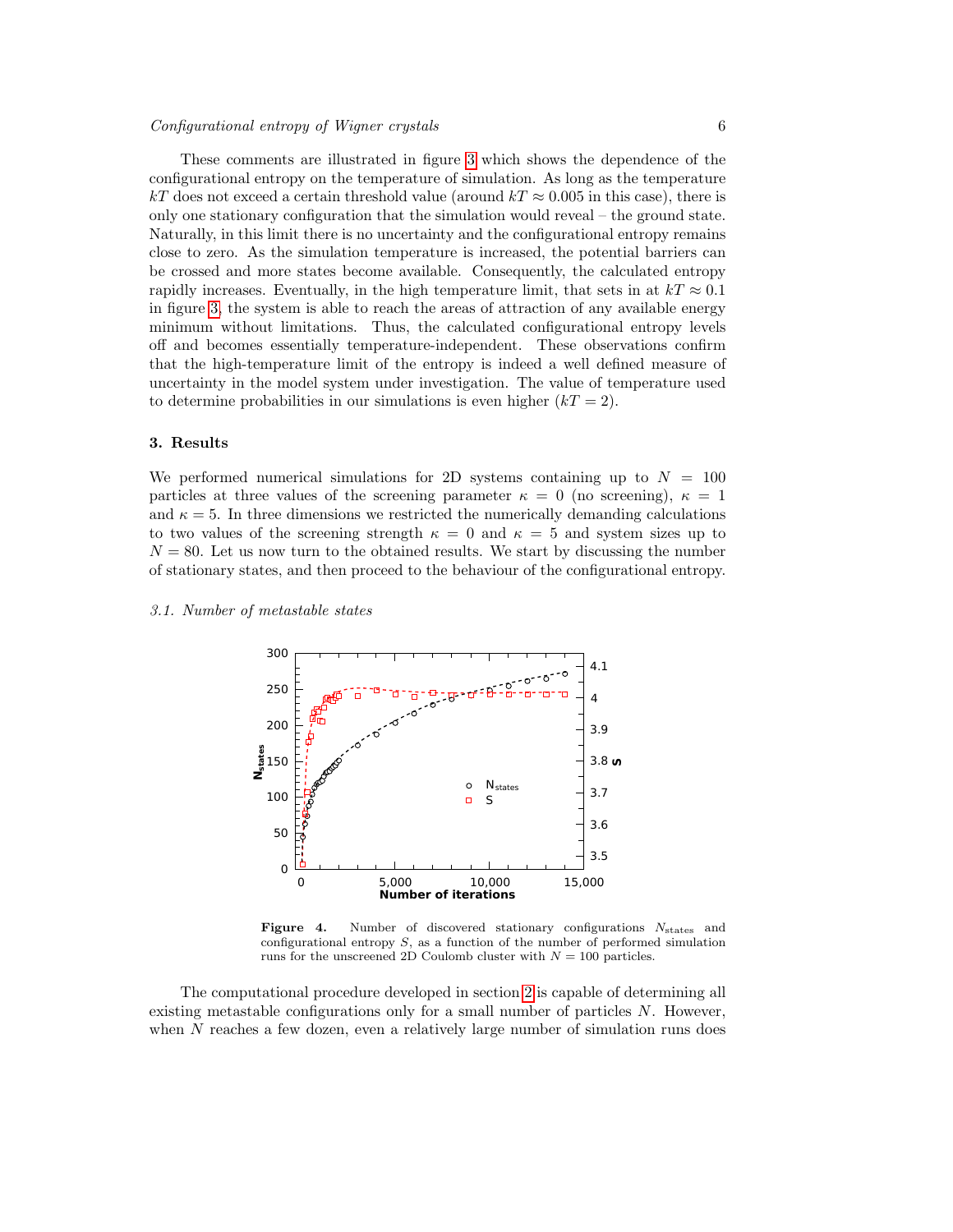not guarantee the discovery of all stationary states. One just keeps discovering more and more stable configurations as the iterations are performed further.

Figure [4](#page-5-1) shows the dependence of the number of discovered stable configurations  $N_{\text{states}}$  on the number of simulation runs for a 2D unscreened Coulomb cluster in a parabolic trap with  $N = 100$  particles. We see that the number of states grows steadily and fails to show any signs of convergence towards an asymptotic value as the number of simulation runs reaches 10 000. Evidently, a much larger number of iterations would be necessary to perform in order to achieve convergence. These observations confirm that, in this context, the notion of the total number of stable configurations is illdefined, and consequently, is not that useful.

In contrast, the configurational entropy grows rapidly from the very beginning and reaches its asymptotic value already after a few thousand of simulation runs (see figure [4\)](#page-5-1). There obviously exist just a few most important configurations with relatively high probabilities of occurrence and a large number of states with insignificant probabilities. The latter make only a minor contribution to the entropy, and its value does not change appreciably as the number of discovered states increases continuously. Therefore we may conclude, that the configurational entropy is, indeed, an objective parameter of uncertainty even when number of simulation runs is limited and only a fraction of all stable configurations is discovered.

As a matter of fact, the seemingly unrelenting growth of the number of discovered states is due to a heavy-tailed power-law distribution of the state probabilities. Let us investigate more closely the probabilities of the discovered stationary states for the 80-particle system. The range of probabilities is divided into the intervals of width  $\Delta p$  and the number of states  $\Delta n$  with probabilities of occurrence within the interval  $(p - \Delta p, p)$  is calculated. Figure [5](#page-7-0) shows that the dependence of  $\Delta n/\Delta p$  on the probability  $p$  is linear on a log-log scale. That is,

$$
lg(\Delta n/\Delta p) \approx -\alpha lg(p) + const,
$$

which is equivalent to

<span id="page-6-0"></span>
$$
\Delta n/\Delta p \sim p^{-\alpha}.\tag{5}
$$

Hence, there is only a tiny number of dominant configurations with significantly high chance of occurrence. The number of discovered states in a given probability interval increases rapidly as the probabilities become lower. However, the areas of attraction of those numerous stationary states account only for a very small fraction of the total phase-space volume.

The distribution [\(5\)](#page-6-0) follows a power law which is in various contexts known as the Zipf's law or Pareto distribution. It is worth noting, that power laws appear widely in physics, economics, computer science, biology, geography, demography and social sciences [\[19\]](#page-11-18). Zipf's law is observed in various phenomena that have no definite characteristic scale and distribution of the relevant quantities spans many orders of magnitude. A few notable examples of Pareto-distributed items are the sizes of cities, magnitudes of earthquakes, frequencies of words in natural languages and so on.

We observe that the four lines shown in figure [5](#page-6-0) have different slopes; this corresponds to different values of the power-law exponents  $\alpha$ . The lowest value of the exponent  $\alpha$  seen in figure [5](#page-6-0) is found to be 1.25 and characterizes the two-dimensional cluster with unscreened Coulomb interaction. In general, one notes that for both 2D and 3D systems, the exponent  $\alpha$  increases as the range of inter-particle interaction becomes shorter. Thus, we may conclude that screening leads to the proliferation of low-probability states.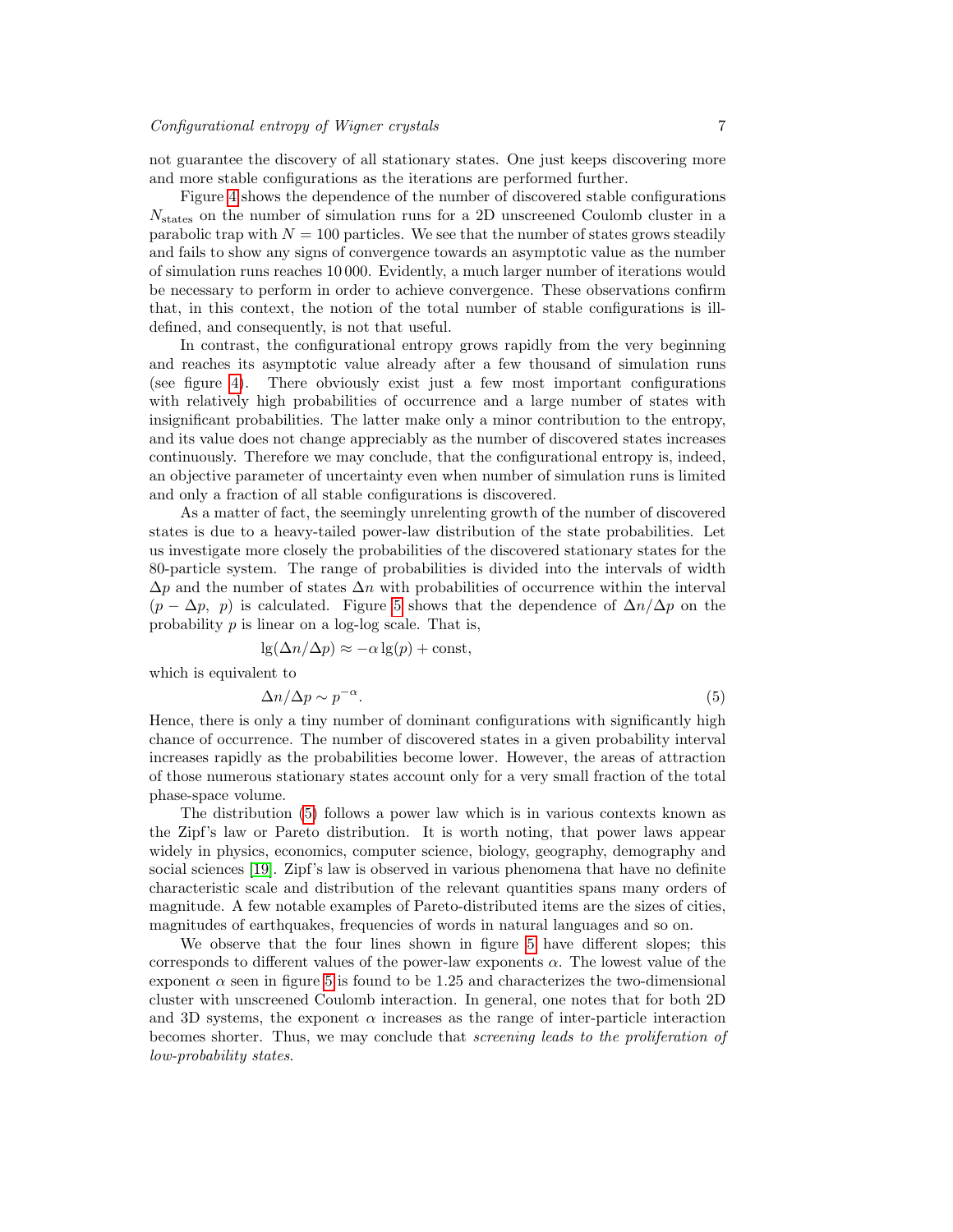

<span id="page-7-0"></span>Figure 5. Power-law dependence of the normalized number of states  $\Delta n/\Delta p$ whose probabilities lie in the interval  $(p - \Delta p, p)$  on the value of lg(p) for a system with  $N = 80$  particles.

The results obtained for systems with a different number of particles are similar to those pertaining to  $N = 80$  shown in figure [5.](#page-7-0) Of course, we have to restrict the consideration to large systems, so that a sufficient amount of data for statistical analysis is generated. The value of the exponent  $\alpha$  is not universal and slightly grows with the system size. Its value for a 2D system with  $\kappa = 0$  reaches 1.4 for  $N = 100$ .



<span id="page-7-1"></span>**Figure 6.** The number of stationary states discovered after  $3 \times 10^4$  simulation runs in the two- and three-dimensional systems of N particles with screening  $\kappa$ .

The number of discovered stationary states of the model system grows very rapidly with the number of particles. Figure [6](#page-7-1) shows the dependence of the number of configurations, found after 30 000 simulation runs, on the number of particles N for 2D and 3D systems without screening and with screening  $\kappa = 5$ . On the average, the growth is nearly exponential (note the logarithmic scale on the vertical axis) and is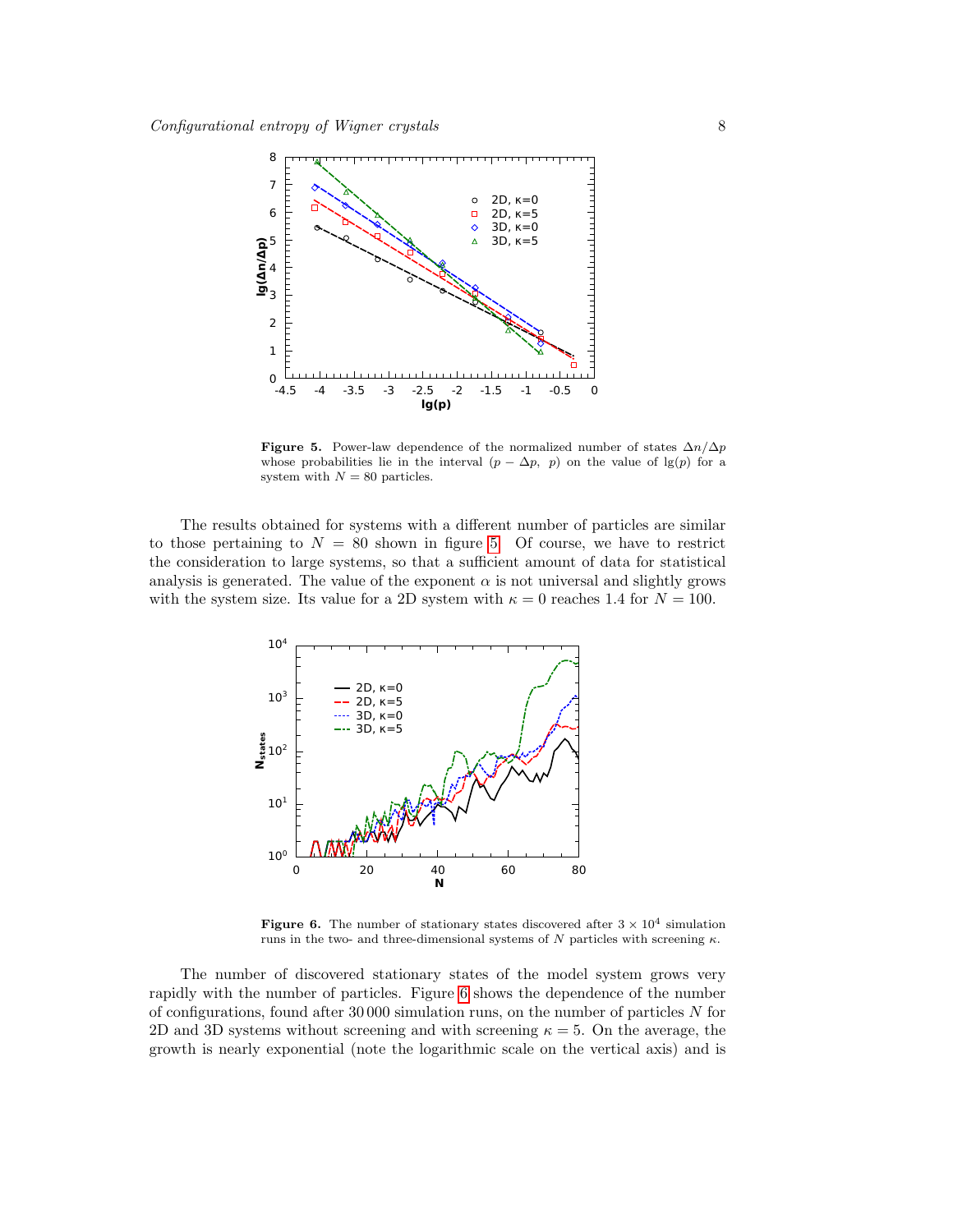<span id="page-8-1"></span>Table 1. Values of the slope  $\gamma$  for 2D and 3D systems with different values of screening constant  $\kappa$ .

| Dimension $\kappa = 0$ |       | $\kappa=1$    | $\kappa = 5$ |
|------------------------|-------|---------------|--------------|
| 2D                     | 0.011 | 0.011         | 0.015        |
| 3D                     | 0.015 | $\frac{1}{2}$ | 0.021        |

faster for the systems with shorter range of inter-particle interaction. Just to give an example, we observe that in a 2D system with  $\kappa = 0$  the number of states does not exceed three as long as  $N < 16$ . In contrast, in a system with the screening parameter  $\kappa = 20$ , three stable configurations exist already when  $N = 10$ .

Note, however, that here we are discussing the number of discovered states and not the true number of states, which is unknown. With this reservation, we may conclude that our simulations confirm (or at least, do not reject) the oft-cited conjecture of an exponential growth of the number of states.

# 3.2. Entropy in 2D and 3D systems

The configurational entropy, as expected, grows rapidly with the number of particles. The growth is quite erratic, with conspicuous maxima and minima.

On the average, the dependence of the entropy on the number of particles in both 2D and 3D systems with different values of screening parameter  $\kappa$  is clearly faster than linear. That is, the effective number of states  $\Omega(N) = \exp[S(N)]$  grows faster than exponentially. In view of the combinatorial nature of the problem, it is tempting to hypothesize that the effective number of states could be proportional to the factorial of the number of particles N!, and the entropy behaves as

<span id="page-8-0"></span>
$$
S = \gamma \ln(N!). \tag{6}
$$

Figures [7](#page-9-0) and [8](#page-9-1) show the calculated dependence of the entropy on the argument  $\ln(N!)$ for 2D and 3D clusters with different screening lengths. For the sake of convenience, these figures are also supplied with a nonlinear top axis that gives the corresponding values of  $N$ . We see, that the averaged trends indeed exhibit a linear growth. While it is impossible to rigorously "prove" conjectures of this sort, the results of the numerical experiment clearly do not contradict [\(6\)](#page-8-0). Thus, taking advantage of this conjecture we may use the values of the slope  $\gamma$  as a convenient measure of the entropy growth. The values of  $\gamma$  for the 2D and 3D crystals with different values of  $\kappa$  are collected in table [1.](#page-8-1)

For the systems with small screening, the peak value of the entropy is close to  $S = \ln 2$  as long as the number of particles is lower than  $N = 20$ . There are only up to 3 stable configurations discovered, and the entropy is close to ln 2 when mostly two of them have comparable probabilities of occurrence. A typical example is a 2D cluster with  $N = 14$ , entropy  $S = 0.69$  and two configurations with probabilities 0.44 and 0.56.

As the number of particles increases, the areas of attraction of many configurations become comparable in size and, as a consequence, the entropy grows. As an example, one of the peaks of the configurational entropy in a system with  $\kappa = 0$  is located at  $N = 40$ . There are ten stable states, only three of them with high, and comparable, probabilities of occurrence (0.23, 0.23, 0.22), the remaining ones being lower by an order of magnitude or more.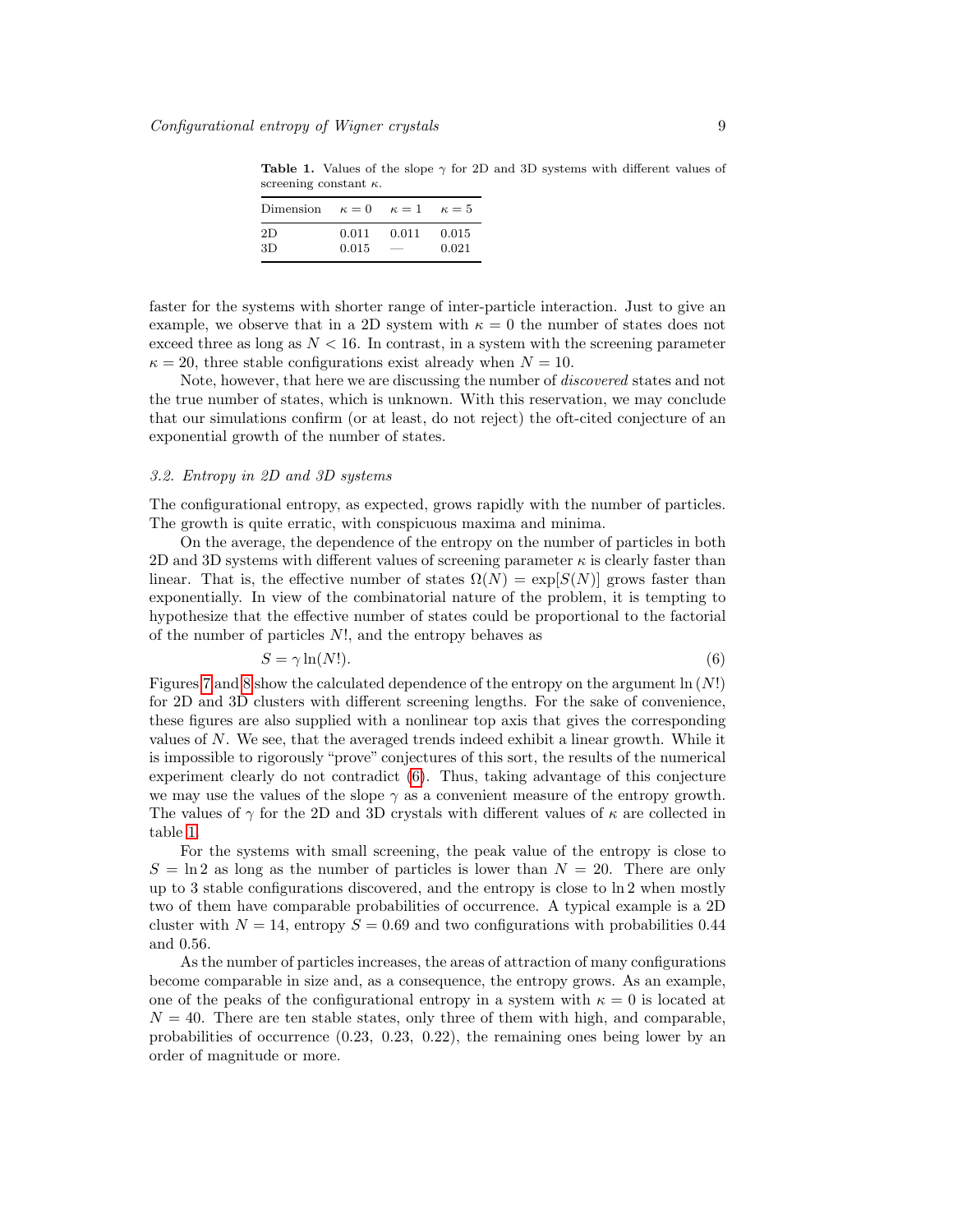

<span id="page-9-0"></span>Figure 7. Configurational entropy of a 2D system with screening parameter  $\kappa$ as a function of parameter  $ln(N!)$ .

On the other hand, the uncertainty is low when there is only one (or very few, in comparison to the total number of states) dominant configurations whose probabilities are much higher than the remaining ones. The entropy of the 3D system with  $\kappa = 5$ has a sharp minimum at  $N = 49$ . There are 37 discovered stationary states, however, only one of them has a high chance of occurrence (0.85).



<span id="page-9-1"></span>Figure 8. Configurational entropy of a 3D system with screening parameter  $\kappa$ as a function of parameter  $ln(N!)$ .

Although the number of discovered states depends on interaction range (see figure [6\)](#page-7-1), screening only weakly affects the configurational entropy of small 2D systems. Even more, the positions of major falls and growths of the entropy for different values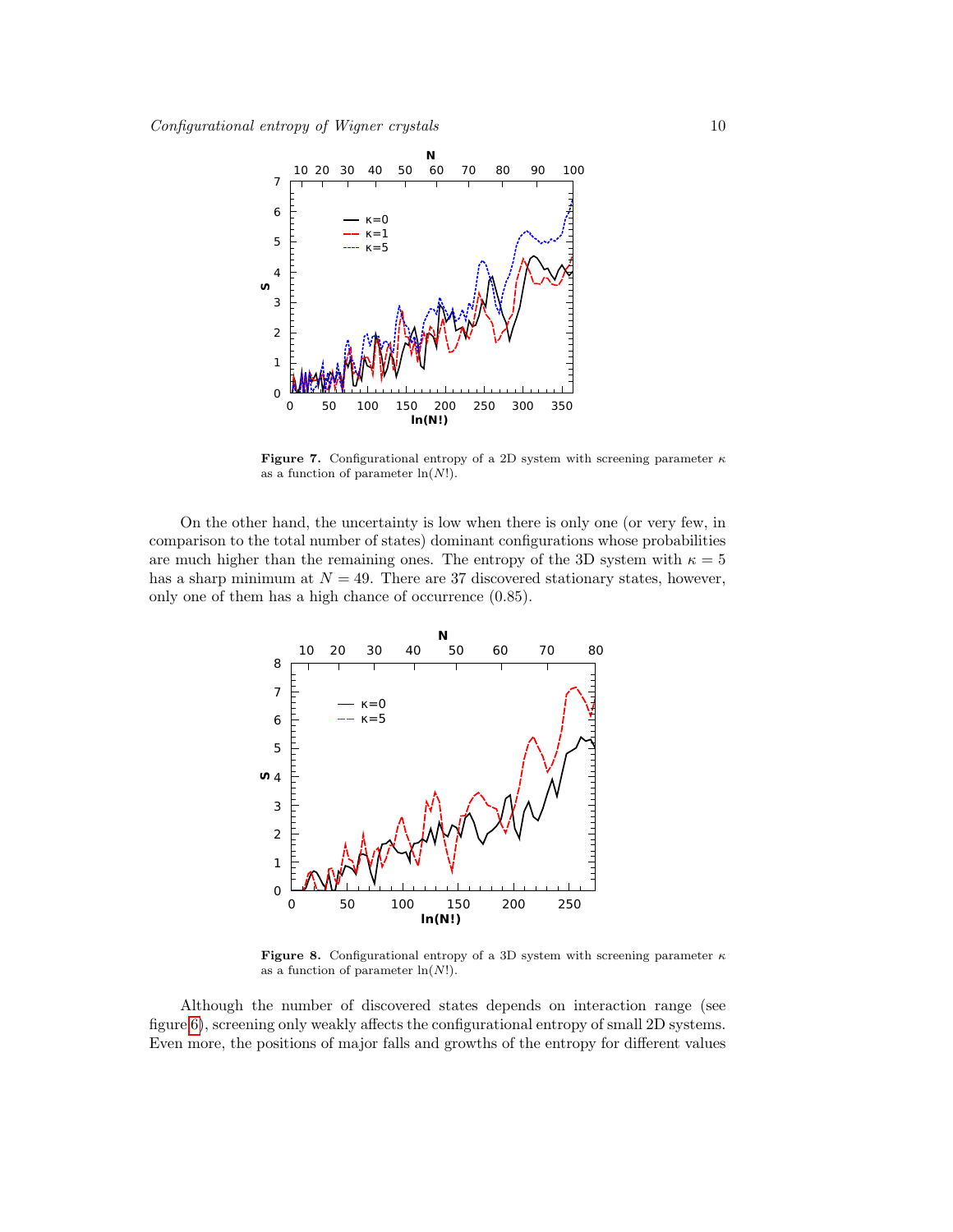of screening parameter  $\kappa$  are close to each other. The most noticeable changes in uncertainty of the system occur near  $N \approx 30, 40, 48, 74, 87$ , where the addition of a few particles firstly almost doubles the value of entropy, and then suddenly decreases it to the much lower value.

Slightly different situation is observed in three dimensions (figure [8\)](#page-9-1). Configurational entropy on the average grows faster ( $\gamma = 0.015$  for  $\kappa = 0$ ). Even for a small number of particles, increased screening leads to the sharper and higher peaks of the uncertainty. The most noticeable maxima of the entropy in a 3D Yukawa crystal with  $\kappa = 5$  occur at  $N = 27, 37, 45, 67, 76$ . Growth of the entropy in a Coulomb system  $(\kappa = 0)$  is much smoother, the number of peaks is higher. Also, as opposed to the 2D system, no relations can be found between the positions of peaks for the different values of screening constant  $\kappa$ .

It is worth mentioning that although only a fraction of all possible stable configurations is found during our simulations, there exists a correlation between the number of discovered states and the effective number of configurations  $\Omega = \exp(S)$ . As the number of particles grows, the increasing number of discovered states parallels the growth of the entropy and vice versa. To illustrate this point, we analyze the behaviour of the logarithm of the number of states and entropy in a two-dimensional system with  $\kappa = 1$ . The entropy S and the logarithm of  $N_{\text{states}}$  are separated into the sums of the main linear part and the fluctuating term:

$$
S = \gamma \ln(N!) + \sigma(N),\tag{7}
$$

$$
\ln(N_{\text{states}}) = \beta N + \nu(N). \tag{8}
$$

The correlation plot between the fluctuating terms  $\sigma$  and  $\nu$  for all values of  $N \leq 100$  is shown in figure [9.](#page-10-0) We see, that nearly all points (with the exception of a single outlier) fall inside an elongated elliptic area, thus confirming the presence of correlations. Similar results are obtained for the systems with  $\kappa = 0$  and  $\kappa = 5$ . In three dimensions, however, the correlation between the number of discovered states and the configurational entropy is weaker.



<span id="page-10-0"></span>**Figure 9.** Correlations between fluctuations of entropy  $\sigma$  and the logarithm of the number of discovered stable configurations  $\nu$  in a 2D system with screening constant  $\kappa=1.$